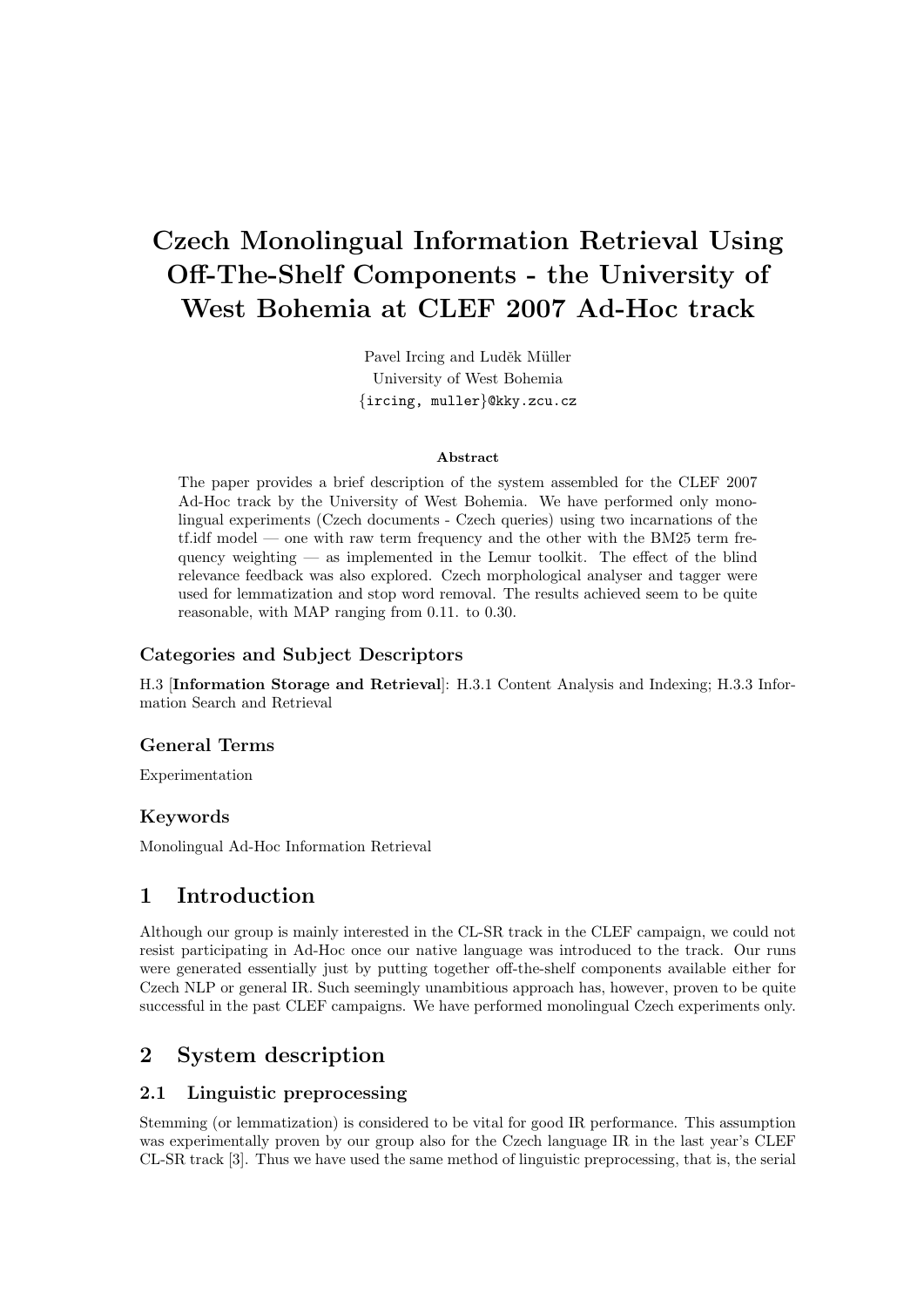combination of Czech morphological analyser and tagger [2], which provides both the lemma and stem for each input word form, together with a detailed morphological tag. This tag (namely its first position) is used for stop-word removal — we removed from indexing all the words that were tagged as prepositions, conjunctions, particles and interjections.

#### 2.2 Retrieval

All our retrieval experiments were performed using the Lemur toolkit [1], which offers a variety of retrieval models. We have decided to stick to the  $tf.idf$  model where both documents and queries are represented as weighted term vectors  $d_i = (w_{i,1}, w_{i,2}, \dots, w_{i,n})$  and  $\vec{q}_k = (w_{k,1}, w_{k,2}, \dots, w_{k,n}),$ respectively (n denotes the total number of distinct terms in the collection). The inner-product of such weighted term vectors then determines the similarity between individual documents and queries. There are many different formulas for computation of the weights  $w_{i,j}$ , we have tested two of them, varying in the tf component:

#### Raw term frequency

$$
w_{i,j} = tf_{i,j} \cdot \log \frac{d}{df_j} \tag{1}
$$

where  $tf_{i,j}$  denotes the number of occurrences of the term  $t_j$  in the document  $d_i$  (term frequency), d is the total number of documents in the collection and finally  $df_j$  denotes the number of documents that contain  $t_i$ .

#### BM25 term frequency

$$
w_{i,j} = \frac{k_1 \cdot tf_{i,j}}{tf_{i,j} + k_1(1 - b + b\frac{l_d}{l_C})} \cdot \log \frac{d}{df_j}
$$
 (2)

where  $tf_{i,j}$ , d and  $df_j$  have the same meaning as in (1),  $l_d$  denotes the length of the document,  $l_c$ the average length of a document in the collection and finally  $k_1$  and b are the parameters to be set.

The tf components for queries are defined analogously, except for the average length of a query, which obviously cannot be determined as the system is not aware of the full query set and processes one query at a time. The Lemur documentation is however not clear about the exact way of handling the  $l<sub>C</sub>$  value for queries.

The values of  $k_1$  and b were set according to the suggestions made by [5] and [4], that is  $k_1 = 1.2$ and  $b = 0.75$  for computing document weights and  $k_1 = 1$  and  $b = 0<sup>1</sup>$  for query weights.

We have also tested the influence of the blind relevance feedback. The simplified version of the Rocchio's relevance feedback implemented in Lemur [5] was used for this purposes. The original Rocchio's algorithm is defined by the formula

$$
\vec{q}_{new} = \vec{q}_{old} + \alpha \cdot \vec{d}_R - \beta \cdot \vec{d}_{\bar{R}}
$$

where R and  $\bar{R}$  denote the set of relevant and non-relevant documents, respectively, and  $\vec{d}_R$ and  $\overrightarrow{d}_{\overline{R}}$  denote the corresponding centroid vectors of those sets. In other words, the basic idea behind this algorithm is to move the query vector closer to the relevant documents and away from the non-relevant ones. In the case of blind feedback, the top  $M$  documents from the first-pass run are simply considered to be relevant. The Lemur modification of this algorithm sets the  $\beta = 0$ and keeps only the K top-weighted terms in  $d_R$ .

<sup>&</sup>lt;sup>1</sup>This is actually not a choice, as the value of  $b$  is hard-set to 0 for queries in Lemur.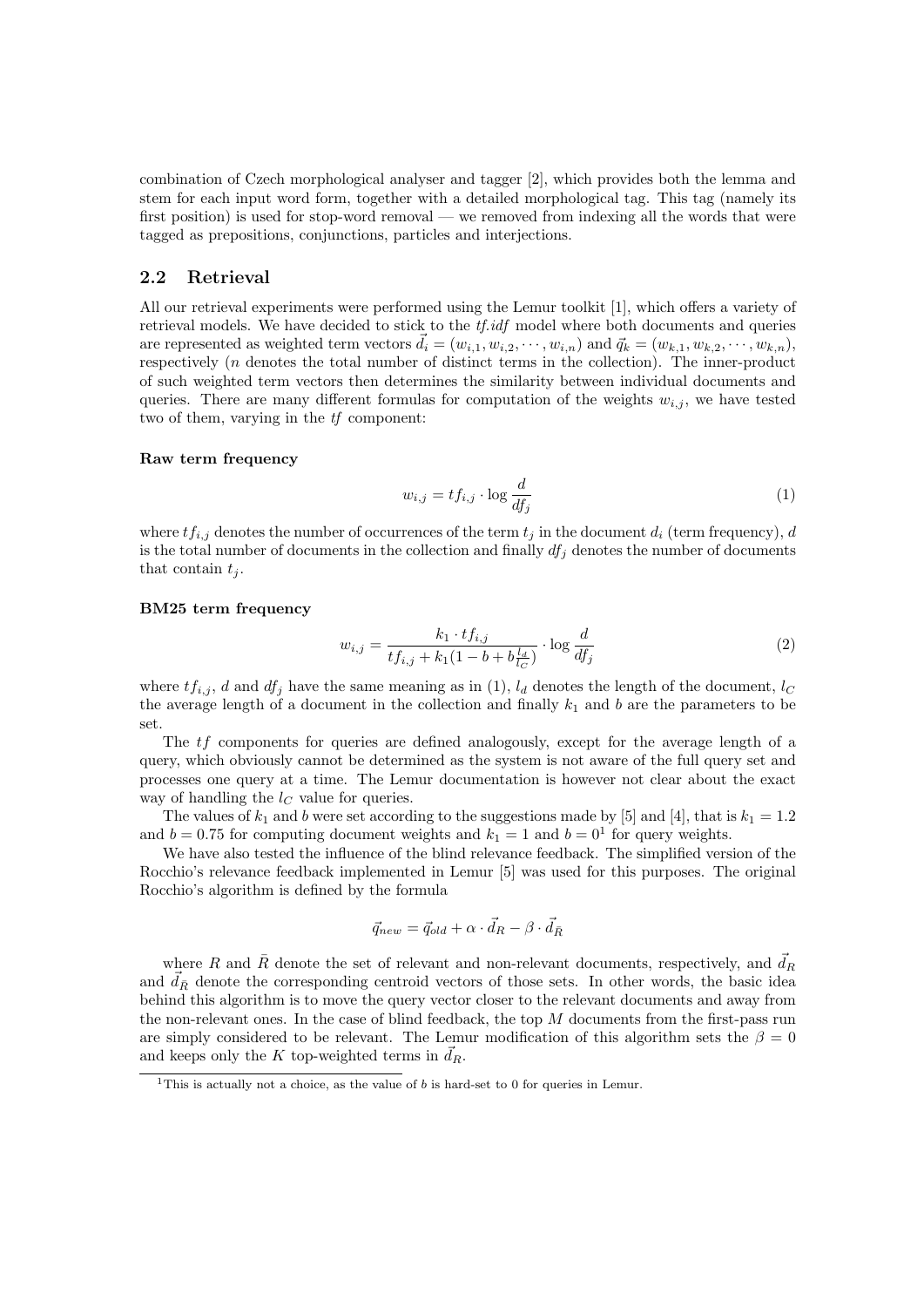### 3 Experimental Evaluation

There were 50 topics defined for Ad-Hoc track, in a variety of languages. As we have already mentioned, we have used only the Czech topics for searching Czech documents. The document set consists of electronic versions of articles from two nationwide newspapers (Mladá Fronta Dnes, Lidové Noviny); following the track organisers' instructions, we have indexed only the  $\leq$ TITLE> and <TEXT> fields, in both the original (non-lemmatized) and the lemmatized version.

The results are summarized in Table 1. The upper section shows the MAP for queries constructed by concatenating the tokens (either words or lemmas) from the  $\text{title>}$  and  $\text{degree}$ fields of the topics (TD), the lower section then the results for queries made from all three topic fields, i.e.  $\text{title}$ ,  $\text{degree}$  and  $\text{energy}$  (TDN). Both results with (BRF) and without (no FB) application of the blind relevance feedback are shown.

|            |        | Raw TF    |            | BM25 TF   |            |
|------------|--------|-----------|------------|-----------|------------|
|            |        | $no$ $FB$ | <b>BRF</b> | $no$ $FB$ | <b>BRF</b> |
| <b>TD</b>  | words  | 0.1405    | 0.1101     | 0.2053    | 0.2500     |
|            | lemmas | 0.1765    | 0.1247     | 0.2569    | 0.3025     |
| <b>TDN</b> | words  | 0.1491    | 0.1162     | 0.2219    | 0.2480     |
|            | lemmas | 0.1869    | 0.1415     | 0.2277    | 0.2405     |

Table 1: MAP of the individual runs - bold runs were submitted for official scoring.

The table reveals several findings. First of them is that the length normalization contained in the BM25 formula seems to have an immense effect on the performance — this is probably something not very surprising to an experienced IR researcher, it did however surprise us as we were dealing with documents of approximately uniform length in last year's CL-SR track (again see [3] for details). What is truly puzzling is the negligible effect of lemmatization for the runs using BM25 term frequency component and TDN queries; especially when you compare those runs with the other "quadrants" of the table.

# 4 Conclusion

Our participation in the Ad-Hoc track was motivated mainly by two factors — we wanted to enrich the diversity of the pool of results and we wanted to know how our quite strong experience of dealing with Czech language processing and a rather poor experience of designing IR systems will hold up in competition. While we have hopefully succeeded in the former, we still have no idea how we have done in the latter as the organisers did not publish any cross-site comparison. Thus we look forward to seeing such ranking in the track overview paper.

# Acknowledgments

This work was supported by the Grant Agency of the Czech Academy of Sciences project No. 1ET101470416 and the Ministry of Education of the Czech Republic project No. LC536.

### References

- [1] Carnegie Mellon University and the University of Massachusetts. The Lemur Toolkit for Language Modeling and Information Retrieval. (http://www.lemurproject.org/), 2006.
- [2] Jan Hajič. Disambiguation of Rich Inflection. (Computational Morphology of Czech). Karolinum, Prague, 2004.